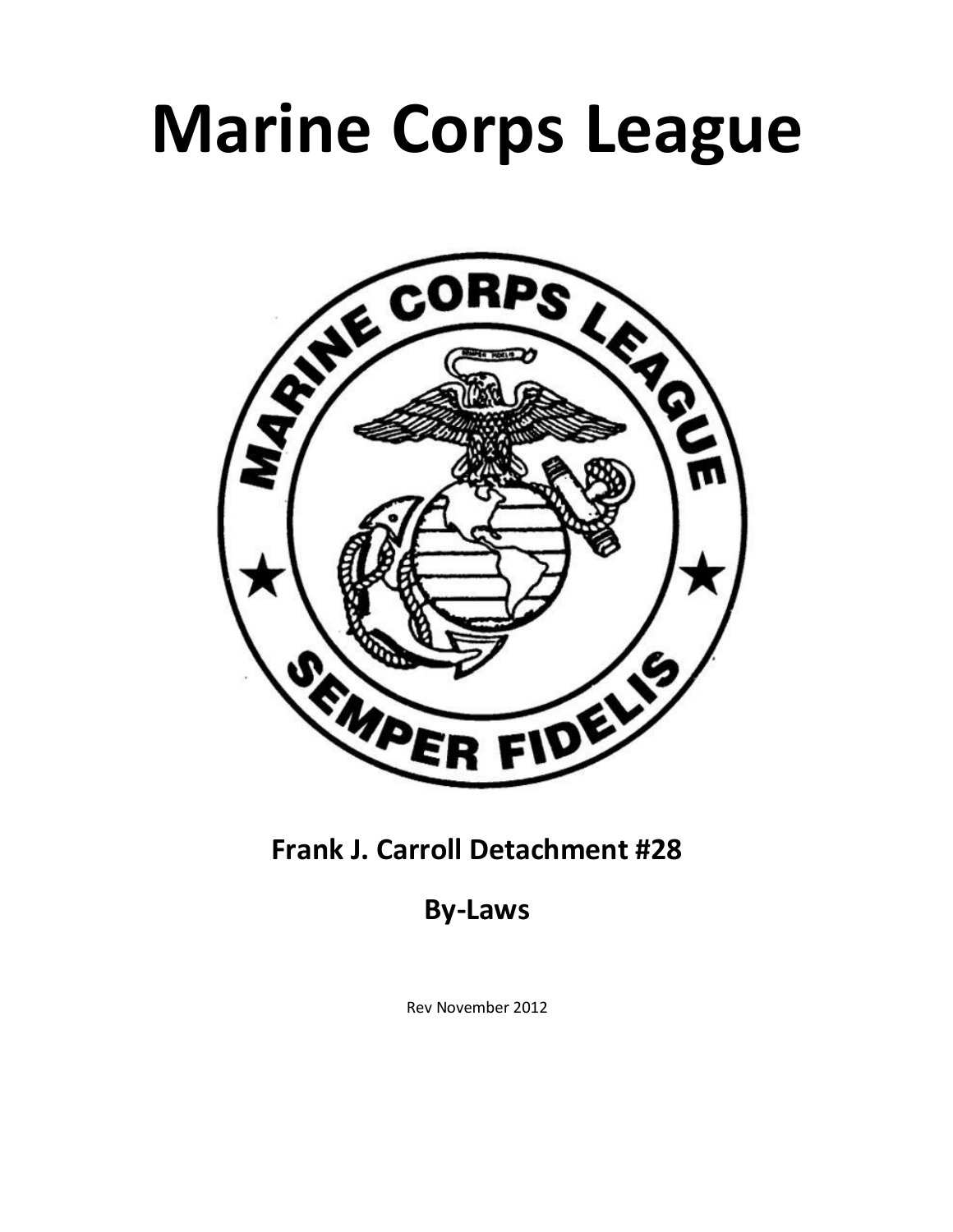## PREAMBLE 2012 12:00 12:00 12:00 12:00 12:00 12:00 12:00 12:00 12:00 12:00 12:00 12:00 12:00 12:00 12:00 12:00 12:00 12:00 12:00 12:00 12:00 12:00 12:00 12:00 12:00 12:00 12:00 12:00 12:00 12:00 12:00 12:00 12:00 12:00 12:0

| <b>ARTICLE ONE</b>   | <b>NAME</b>                                  | $\overline{c}$  |
|----------------------|----------------------------------------------|-----------------|
| <b>SECTION 100</b>   | <b>NAME</b>                                  | $\overline{2}$  |
| <b>ARTICLE TWO</b>   | <b>PURPOSES</b>                              |                 |
| SECTION 200          | <b>PURPOSES</b>                              | $\overline{2}$  |
| <b>ARTICLE THREE</b> | <b>ELIGIBILITY</b>                           | 3               |
| <b>SECTION 300</b>   | <b>ELIGIBILITY</b>                           | 3               |
| <b>SECTION 305</b>   | <b>SPONSORSHIP</b>                           | 3               |
| <b>SECTION 310</b>   | <b>CREDENTIALS INSPECTION</b>                | 3               |
| <b>SECTION 315</b>   | MEMBERSHIP                                   | 3               |
| <b>SECTION 320</b>   | <b>ELECTIVE ELIGIBILITY</b>                  | 3               |
| <b>ARTICLE FOUR</b>  | <b>ADMINISTRATION</b>                        | $\overline{4}$  |
| <b>SECTION 400</b>   | ADMINISTRATION                               | $\overline{4}$  |
| <b>SECTION 405</b>   | <b>EXPENDITURES</b>                          | $\overline{4}$  |
| <b>ARTICLE FIVE</b>  | <b>MEETINGS</b>                              | $\overline{4}$  |
| <b>SECTION 500</b>   | <b>REGULAR MEETINGS</b>                      | $\overline{4}$  |
|                      | SECTION 505 SPECIAL MEETINGS                 | $\overline{4}$  |
| <b>SECTION 510</b>   | <b>PROCEDURES</b>                            | $\overline{4}$  |
| <b>ARTICLE SIX</b>   | ELECTIONS, INSTALLATIONS, CHARGES AND TRIALS | 5               |
| <b>SECTION 600</b>   | <b>NOMINATION AND ELECTION</b>               | 5               |
| <b>SECTION 605</b>   | <b>INSTALLATION</b>                          | 5               |
| <b>SECTION 610</b>   | <b>COMMANDANT SUCCESSION</b>                 | 5               |
| <b>SECTION 615</b>   | <b>ELECTION VOTE</b>                         | 5               |
| <b>SECTION 620</b>   | <b>DETACHMENT OFFICERS</b>                   | 5               |
| <b>SECTION 625</b>   | <b>BOARD OF DIRECTIORS</b>                   | 5               |
| <b>SECTION 630</b>   | <b>DELEGATE EXPENSES</b>                     | 5               |
| <b>SECTION 635</b>   | <b>DELEGATE ELECTIONS</b>                    | 5               |
| <b>SECTION 640</b>   | <b>CHARGES AGAINST ACCUSED</b>               | 5               |
| <b>ARTICLE SEVEN</b> | DUES AND ASSESSMENTS                         | $6\phantom{1}6$ |
| <b>SECTION 700</b>   | DUES AND ASSESSMENTS                         | $6\phantom{a}$  |
| <b>ARTICLE EIGHT</b> | <b>DUTIES OF OFFICERS</b>                    | $6\phantom{a}$  |
| <b>SECTION 800</b>   | <b>COMMANDANT</b>                            | 6               |
| <b>SECTION 805</b>   | SENIOR VICE COMMANDANT                       | 6               |
| <b>SECTION 810</b>   | <b>JUNIOR VICE COMMANDANT</b>                | 6               |
| <b>SECTION 815</b>   | <b>ADJUTANT</b>                              | 6               |
| <b>SECTION 820</b>   | <b>PAYMASTER</b>                             | 6               |
| <b>SECTION 825</b>   | <b>JUDGE ADVOCATE</b>                        | 7               |
| <b>SECTION 830</b>   | <b>CHAPLAIN</b>                              | 7               |
| <b>SECTION 835</b>   | <b>SERGEANT AT ARMS</b>                      | 7               |
| <b>SECTION 840</b>   | <b>TRUSTEES</b>                              | 7               |
| <b>SECTION 845</b>   | <b>WEB SERGEANT</b>                          | $\overline{7}$  |
| <b>SECTION 850</b>   | <b>PROPERTY</b>                              | 7               |
| <b>ARTICLE NINE</b>  | <b>POLICY</b>                                | 7               |
| <b>SECTION 900</b>   | <b>POLICY</b>                                | $\overline{7}$  |
| <b>ARTICLE TEN</b>   | <b>GENERAL</b>                               | 8               |
| SECTION 1000         | <b>AMENDED BY-LAWS</b>                       | 8               |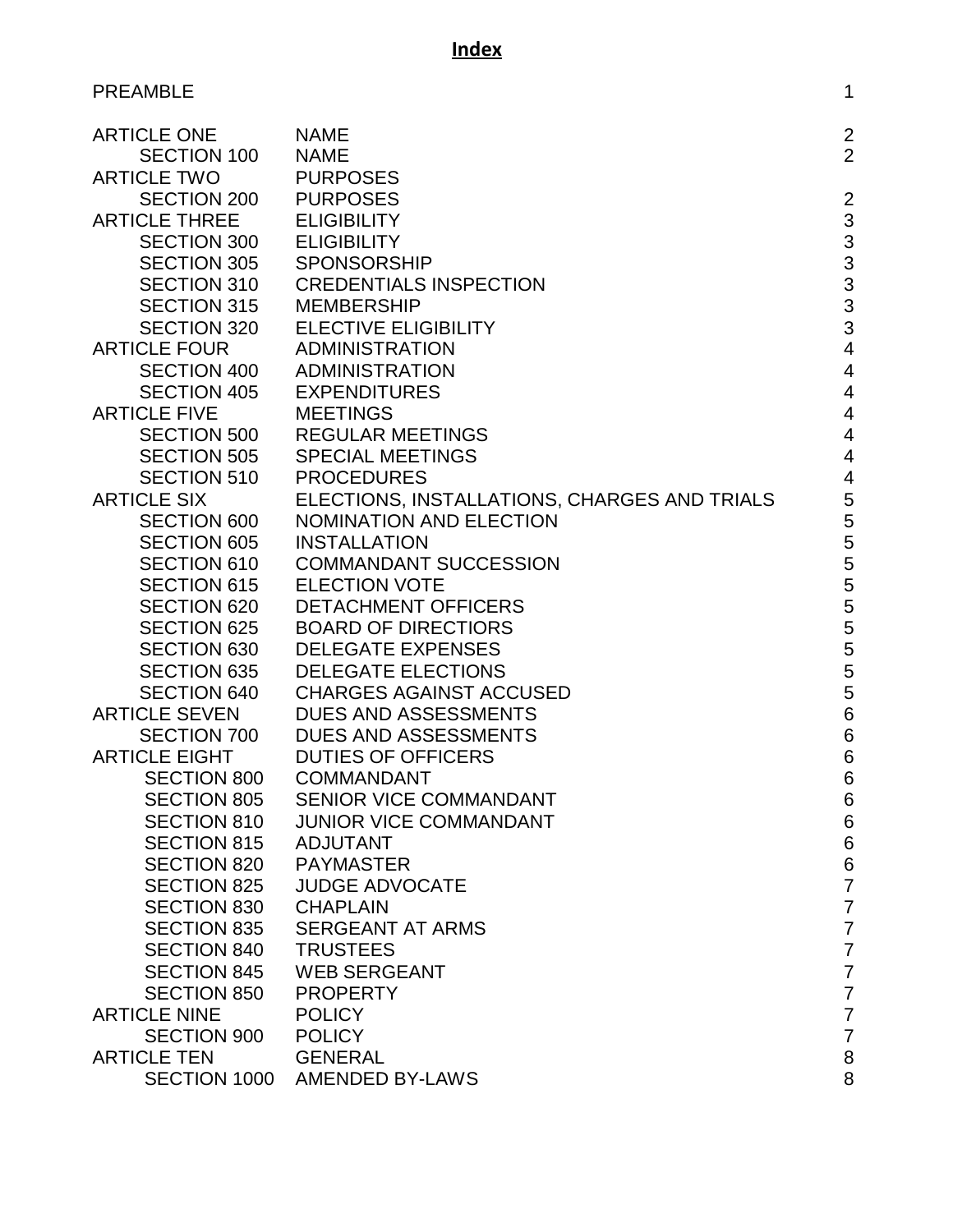| SECTION 1005            | <b>OFFICER VACANCIES</b>                                   | 8              |
|-------------------------|------------------------------------------------------------|----------------|
| <b>ARTICLE ELEVEN</b>   | <b>BY-LAWS</b>                                             | 8              |
| SECTION 1100            | <b>BY-LAWS</b>                                             | 8              |
| <b>ARTICLE TWELVE</b>   | <b>AWARDS</b>                                              | 9              |
| SECTION 1200            | <b>AWARDS</b>                                              | 9              |
| SECTION 1205            | DETACHMENT MARINE OF THE YEAR                              | 9              |
| SECTION 1210            | DETACHMENT RECRUITER OF THE YEAR                           | 9              |
| <b>ARTICLE THIRTEEN</b> | <b>DISSOLUTION</b>                                         | 10             |
| SECTION 1300            | <b>DISSOLUTION</b>                                         | 10             |
| APROVAL                 | <b>APROVAL</b>                                             | 11             |
| <b>ENCLOSURES</b>       | <b>ENCLOSURE 1 – Detachment Marine of the Year</b>         | E <sub>1</sub> |
|                         | <b>ENCLOSURE 2 - Detachment Recruiter of the Year Form</b> | E <sub>2</sub> |
|                         |                                                            |                |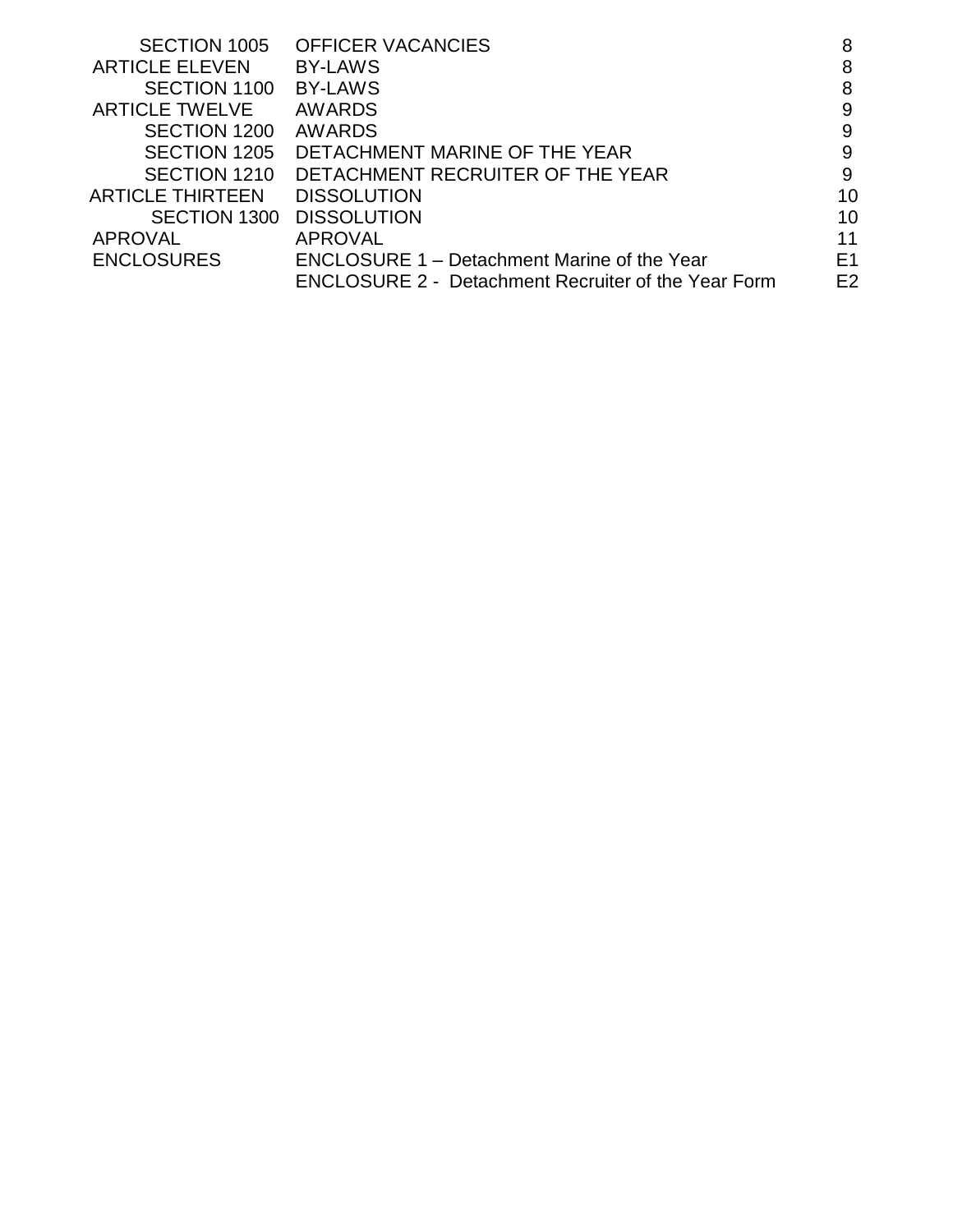## FRANK J. CARROLL DETACHMENT MARINE CORPS LEAGUE

## CONSTITUTION AND BY-LAWS

### PREAMBLE

In the name of the Beneficent Father of all, we who have honorably served or are now honorably serving our country in the United States Marine Corps, for the common good of this nation and all the nations and peoples in this world and in order that the fundamental rights and freedom of every person may be preserved, to foster interest in the affairs of the United States Marine Corps, to protect and advance the welfare of the wounded or disabled Marines and their dependents and the for the further purpose as set forth hereinafter, do solemnly and firmly associate ourselves together in a non-profit corporation known as the "MARINE CORPS LEAGUE, INCORPORATED, FRANK J. CARROLL DETACHMENT" and order and establish this Constitution.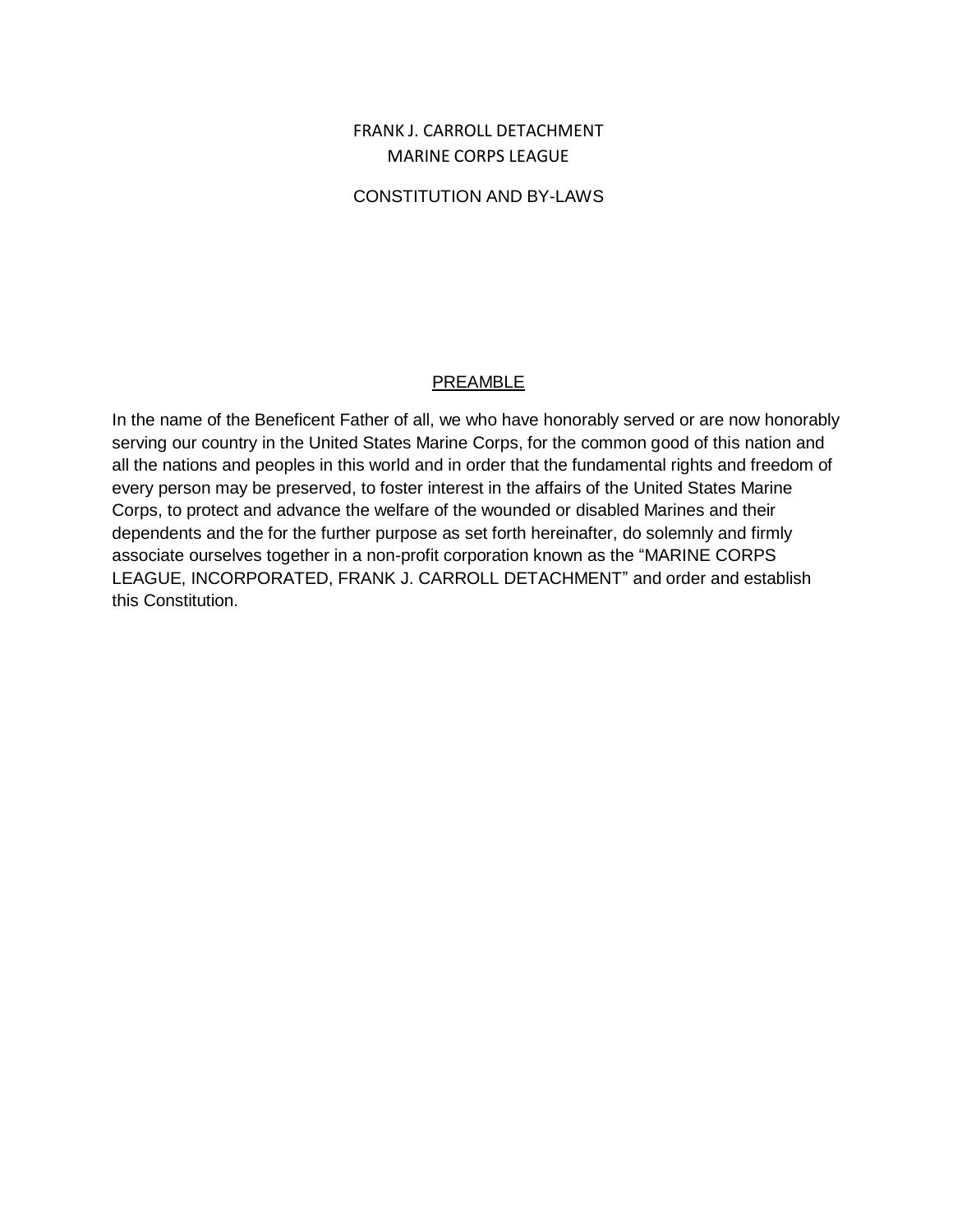#### **ARTICLE ONE**

#### **NAME**

#### **SECTION 100 – NAME**

The name of this Detachment shall be FRANK J. CARROLL DETACHMENT, MARINE COPRS LEAGUE

#### **ARTICLE TWO**

#### **PURPOSES**

#### **SECTION 200 – PURPOSES**

The purpose of this organization shall be:

- a) To preserve the traditions and to promote the interest of the United States Marine Corps
- b) To band those together who are now serving in the United States Marine Corps and those who have served honorably, from that service in fellowship, so that they may effectively promote the ideals of American Freedom and Democracy
- c) To fit its members for the duties of citizenship and to encourage them to serve as ably as citizens as they served the Nation under arms.
- d) To hold sacred the history and memory of the men and women who have given their lives to the Nation.
- e) To foster love for the principles which they have supported by blood and valor since the founding of the Republic.
- f) To maintain true allegiance to American institutions.
- g) To create a bond of comradeship between those in service and those who have returned to civilian life.
- h) To aid voluntarily and to render assistance to all current, former Marines and FMF Corpsman, as well as to their widows and orphans.
- i) To perpetuate the history of the United States Marine Corps and by fitting acts, to observe the anniversaries of historical occasions of particular interest to Marines.

The further objects and purposes of the organization are: To perpetuate and honor the memory of those Marines, FMF Corpsman and U.S. Navy Chaplains who have passed on to their eternal rest; whenever and wherever possible, to aid, assist and provide for the father, mother and other dependents of the deceased Marines; to strive for the passage of legislation favorable to the Marine Corps League, to the United States Marine Corps, to the officers, men, and women of active service, and to honorably discharged Marines, and to agitate the defeat of legislation unfavorable to them: to foster social and fraternal function among the members; to urge participation of all members in patriotic, civic, state, or national affairs as are of particular interest to Marines, FMF Corpsman, and U.S. Navy Chaplains. *(rev 10/2018)*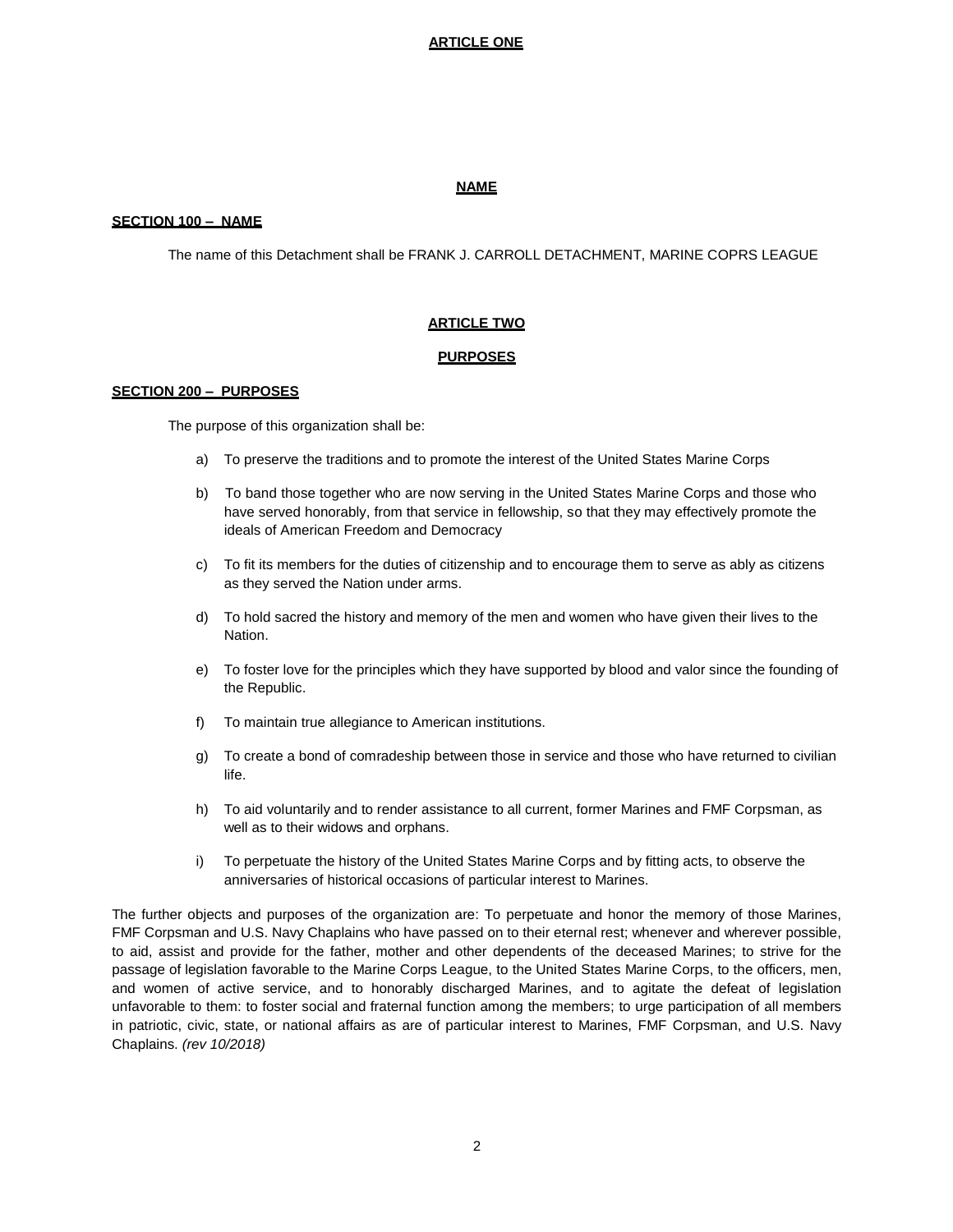#### **ARTICLE THREE**

#### **ELIGIBILITY**

#### **SECTION 300 – ELIGIBILITY**

- a) **REGULAR MEMBERSHIP** Only persons who are serving or who have served honorably in the United States Marine Corps, "ON ACTIVE DUTY", for not less than ninety (90) days and persons who are serving or have served in the United States Marine Corps Reserve and have earned no less than ninety (90) Reserve Retirement Credit Points and U.S. Navy Corpsman who have trained with Marine FMF Units in excess of ninety (90) days and earned the Marine Corps Device (clasp) worn on the Service Ribbon and those who earn the Warfare Device authorized for FMF Corpsman and U.S. Navy Chaplains who are assigned permanent duty with the Marine Corps Operating Forces and have completed the appropriate sections of the Personnel Qualification Standard and both which must be noted on the DD-214. An award the Fleet Marine Force Ribbon (FMF Ribbon) (1Sep 1984- 31 Dec 2005) or the Fleet Marine Force Qualified Officer (FMFQO) (1 Jan 2008 - \_\_\_\_\_) shall be eligible for regular membership in the Marine Corps League. *(rev 10/2018)*
	- 1. Dual Membership (See Section 650 of the National Bylaws)
- b) **ASSOCIATE MEMBERSHIP** Those individuals not qualified for regular membership in the Marine Corps League who espouse the principals and purposes of the Marine Corps League as contained in its Congressional Charter may upon Application to THE Detachment, be accepted for associate membership in the Marine Corps League. Associate members, upon acceptance will pay dues in the same amounts as prescribed for regular members, including initiation fees. An associate member shall be entitled to the rights, privileges, and benefits of a regular member, unless otherwise prohibited. Such member shall not vote on a membership application, an election of officers, or hold an elective office. An associate member may be allowed to vote on the Detachment's internal affairs, provided such vote does not affect a policy of the Marine Corps League.

#### **SECTION 305 – SPONSORSHIP**

Any applicant must be sponsored by a Marine Corps League member in good standing. Also, the latest DD214 or discharge of all applicants not now serving on active duty shall be checked before their active participation in the Detachment. Applicants now serving on active duty shall present verification of same.

#### **SECTION 310 – CREDENTIALS INSPECTION**

No Marine, FMF Corpsman or U.S. Navy Chaplains shall be accepted for membership until his credentials have been inspected by the Commandant, Senior Vice Commandant, Adjutant, or any Past Commandant. Also, per capita tax and Detachment dues must be paid. *(rev 10/2018)*

#### **SECTION 315 – MEMBERSHIP**

No Marine, FMF Corpsman or U.S. Navy Chaplains applicant shall be a member of the Detachment until he has been duly accepted to membership, paid all fees required and undergone formal initiation procedures. *(rev 10/2018)*

#### **SECTION 320 – ELECTIVE ELIGIBILITY**

No member shall be eligible to hold elective office in this Detachment unless he is a member in good standing.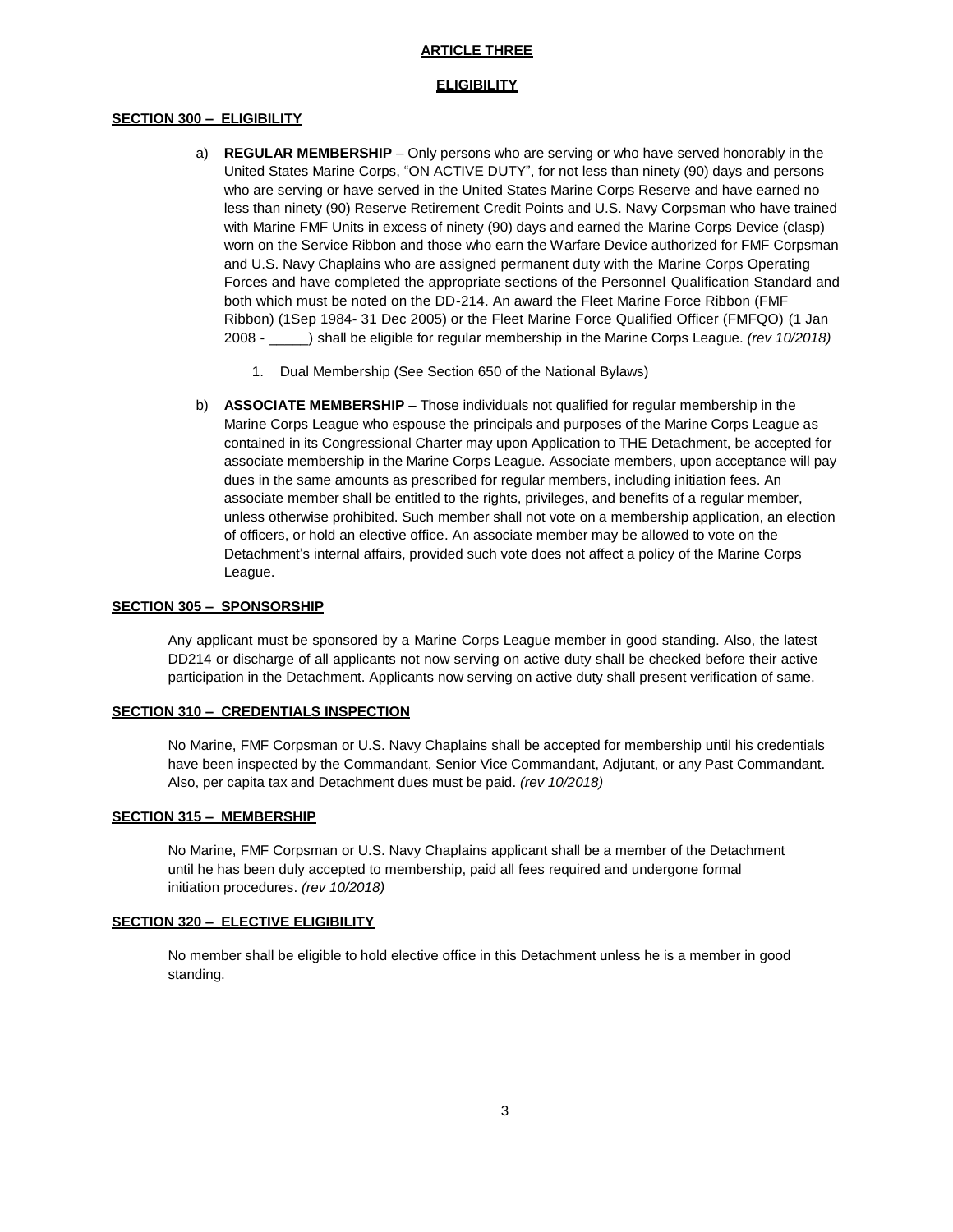#### **ARTICLE FOUR**

#### **ADMINISTRATION**

#### **SECTION 400 – ADMINISTRATION**

The administration and the conduct of business, also the exercise of the power and authority of this Detachment, shall be vested in an Executive Committee of eight (8) members. The Executive Committee shall consist of the Commandant, Junior Past Commandant, Senior Vice Commandant, Junior Vice Commandant, Judge Advocate, Chaplain, Adjutant/Paymaster, Sergeant at Arms, Four (4) members of this Executive Committee shall constitute a quorum. They shall function between meetings or on regular meeting days when a quorum of the Detachment is not present, or at such time as it is impossible to hold a regular Detachment meetings.

A written record of all proceedings shall be kept and read at the next following regular meeting. They shall also be required to meet for a period of at least one-half hour prior to any scheduled business meeting to discuss the meeting agenda and provide for the speedy and orderly conduct of the meeting.

#### **SECTION 405 – EXPENDITURES**

No money shall be expended by the Detachment except by authority previously obtained pursuant to a vote of the membership at any regular or special meeting. *(rev 10/2018)*

#### **ARTICLE FIVE**

#### **MEETINGS**

#### **SECTION 500 – REGULAR MEETINGS**

- a) Regular meetings of this Detachment shall be monthly. Five (5) members in good standing, shall be necessary in order to transact business.
- b) The Adjutant shall furnish written notices, either hard copy or electronic, of all meetings to all members.

#### **SECTION 505 – SPECIAL MEETINGS**

The Commandant shall have the authority to call a special meeting when the necessity arises. Upon written request from any three (3) members of the Detachment, in good standing, it shall be mandatory that the Commandant call a special meeting at a proper time within (5) days following receipt of such request.

#### **SECTION 510 – PROCEDURES**

- a) Robert's Revised Rules of Order shall govern the procedure and form of business, except where provided otherwise in the Detachment and National Charter and By-Laws/Administrative.
- b) The Commandant shall be addressed as Sir Commandant or Madam Commandant, and the members shall address each other as Marines. The conduct of the meeting shall be in a serious manner and order shall prevail at all times.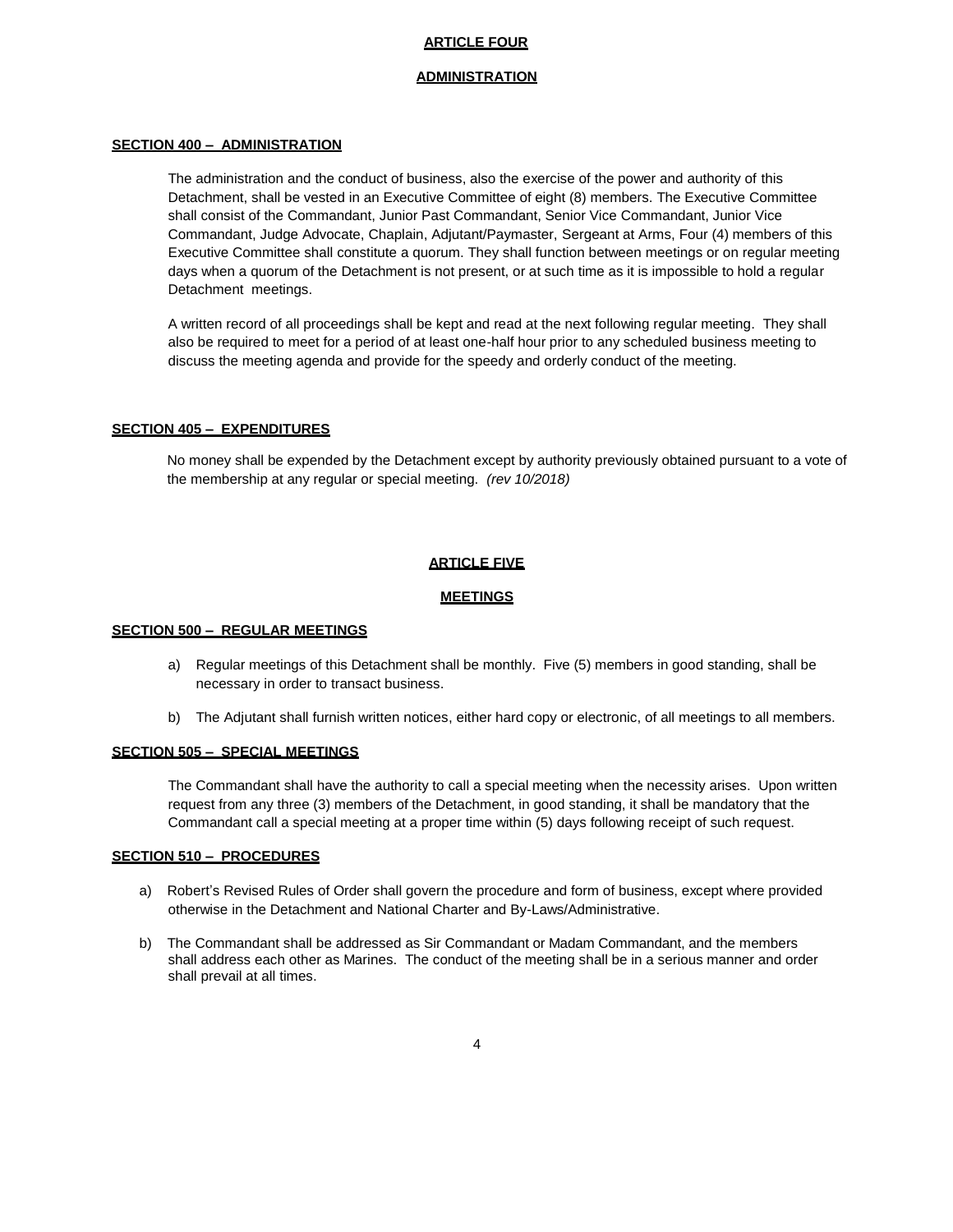#### **ARTICLE SIX**

#### **ELECTIONS AND INSTALLLATIONS, CHARGES AND TRIALS**

#### **SECTION 600- NOMINATION AND ELECTION**

The annual nomination and election of Detachment Officers shall be held at the regular business meeting in October. The Detachment Adjutant shall make note of this in his notice of the October meeting to the regular membership

#### **SECTION 605 – INSTALLATION**

The installation of Detachment Officers shall be held at a date **no later than the last day of the month subsequent to the election** .

#### **SECTION 610 – COMMANDANT SECCESSION**

If nominated and elected, a Detachment Commandant may succeed himself once.

#### **SECTION 615 – ELECTION VOTE**

Election shall be by secret ballot.

#### **SECTION 620 – DETACHMENT OFFICERS**

- a) The following officers shall be elected: Commandant, Senior Vice Commandant, Junior Vice Commandant, and Judge Advocate.
- b) Chaplain, Sergeant at Arms, Paymaster/Adjutant, three (3) Trustees, and Web Sergeant shall be appointed.

#### **SECTION 625 – BOARD OF DIRECTORS**

The Board of Directors shall consist of the officers in Article Six Section 620. The term of office shall be one (1) year.

#### **SECTION 630 – DELEGATE EXPENSES**

The Detachment will pay the delegate registration fees for all members attending conventions. This delegate registration is for the National Convention, National Mid-Winter Conference, Rocky Mountain Division Conference and the Department Convention. *(rev 10/2018)*

#### **SECTION 635 - DELEGATE ELECTIONS**

Delegates to the National or Department Conventions shall be elected at a regular business meeting of the Detachment before the Convention Date. The Detachment Commandant shall be the Chairman of the Delegation; he shall appoint a Co-Chairman.

#### **SECTION 640 – CHARGES AGAINST ACCUSED**

Charges shall be preferred against any accused member, trials conducted and penalties imposed in the same manner as prescribed in the National By-Laws and Administrative Procedures of the Marine Corps League.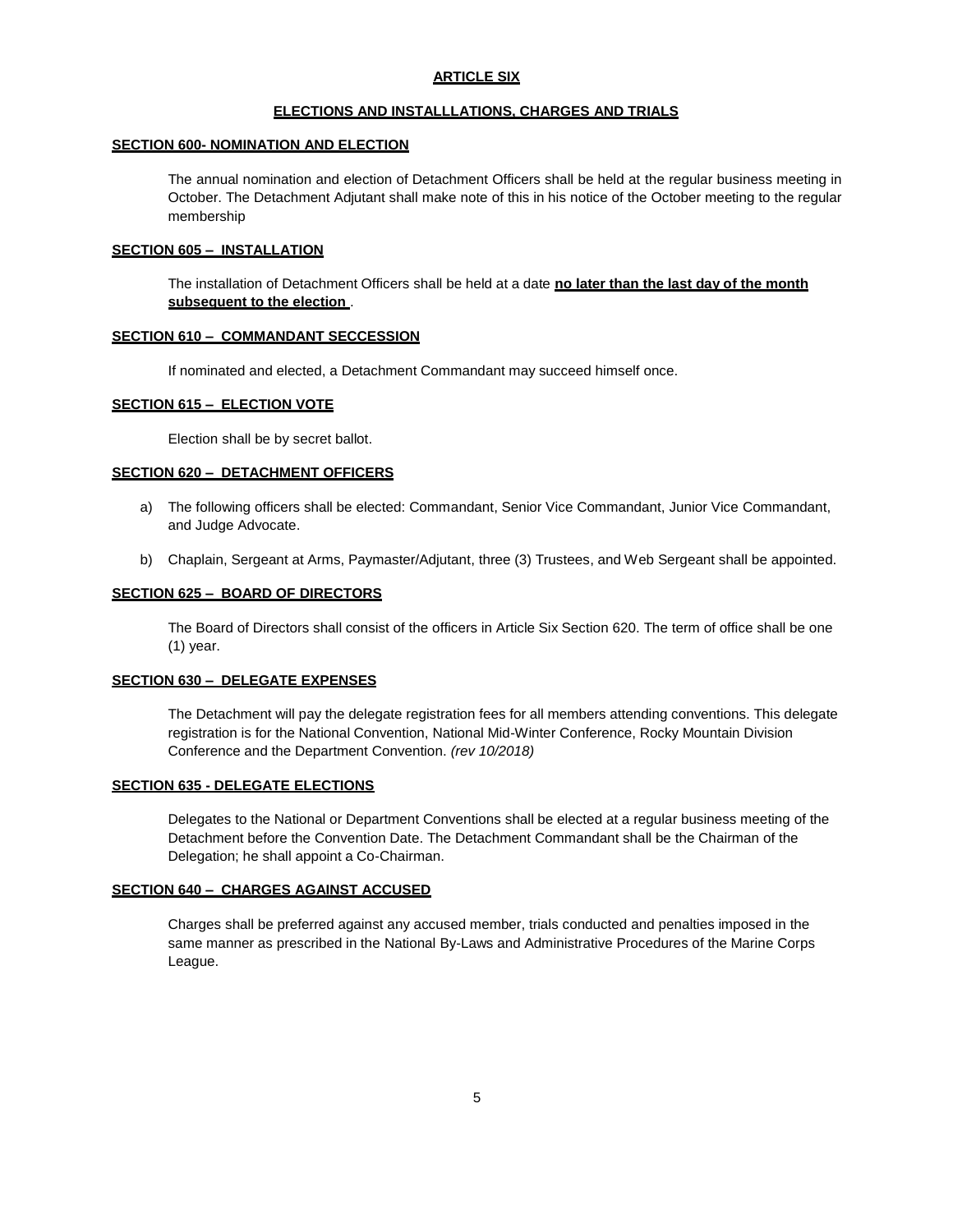#### **ARTICLE SEVEN**

#### **DUES AND ASSESSMENTS**

#### **SECTION 700 – DUES AND ASSESSMENTS**

The amount of annual Detachment dues, which shall be collected along with National and State assessments and dues shall be decided annually at the election meeting. The time limit for collection of dues shall be prescribed by National Headquarters.

#### **ARTICLE EIGHT**

#### **DUTIES OF OFFICERS**

#### **SECTION 800 – COMMANDANT (Elected Staff)**

The Commandant is the Chief Executive Officer of the detachment Board of Trustees, primary contact for the community, and is responsible for the activities and financial standing of the detachment. He/she presides at meetings, represents the detachment at functions, formulates and develops programs to improve detachment operations and achieving goals, appoints staff officers and committees.

#### **SECTION 805 – SENIOR VICE COMMANDANT (Elected Staff)**

He/she gives assistance and support to the Commandant, is second in command of the detachment, presides in absence of the Commandant at meetings or events and prepares for succession to the Commandant's office. The Senior Vice Commandant chairs committees as requested by the Commandant, performs special tasks as requested by the Commandant , assists in two way communications between members and officers.

#### **SECTION 810 - JUNIOR VICE COMMANDANT (Elected Staff)**

The Junior Vice Commandant is usually primarily responsible for recruiting and retention of members and should be familiar with the operations and projects of the Detachment; be a spokesman to the Board of Trustees on what members are looking for from the organization. He/she promotes special events aimed at enhancing the membership, maintain contact with other veterans organizations and generate interest in the Marine Corps League.

#### **SECTION 815 – ADJUTANT (Appointed Staff)**

It shall be the duty of the Adjutant to keep proper and necessary books for the records of all business of the Detachment, and to keep a record of all membership accounts. He shall keep the minutes of all meetings and perform such other duties as are annually assigned to recording secretaries, and which the best interest of the Detachment may demand. He shall notify all members of their indebtedness to the Detachment. File the annual corporate report to the State of Colorado and pay the Renewal fee. The Adjutant shall provide the Detachment Web Sergeant a list of current Detachment Officers.

#### **SECTION 820 – PAYMASTER (Appointed Staff)**

It shall be the duty of the Paymaster to keep proper records of the various accounts of the members and the Detachment. He shall, together with the Commandant, hold all securities, monies and property of the Detachment. An inventory listing of all Detachment property and it's location shall be maintained. He shall be bonded in such amount as may be designated by the Executive Committee. He shall submit his books for audit at the request of the Trustees. In the event the Paymaster and Adjutant are combined in one (1) office, both Sections 815 and 820 shall prevail. File with the Internal Revenue Service (IRS) tax forms as required by Law. It shall be the duty of the Paymaster to make a full and complete report of all monies received and expended during his term of office, at the last business meeting before the installation of officers. *(rev 10/2018)*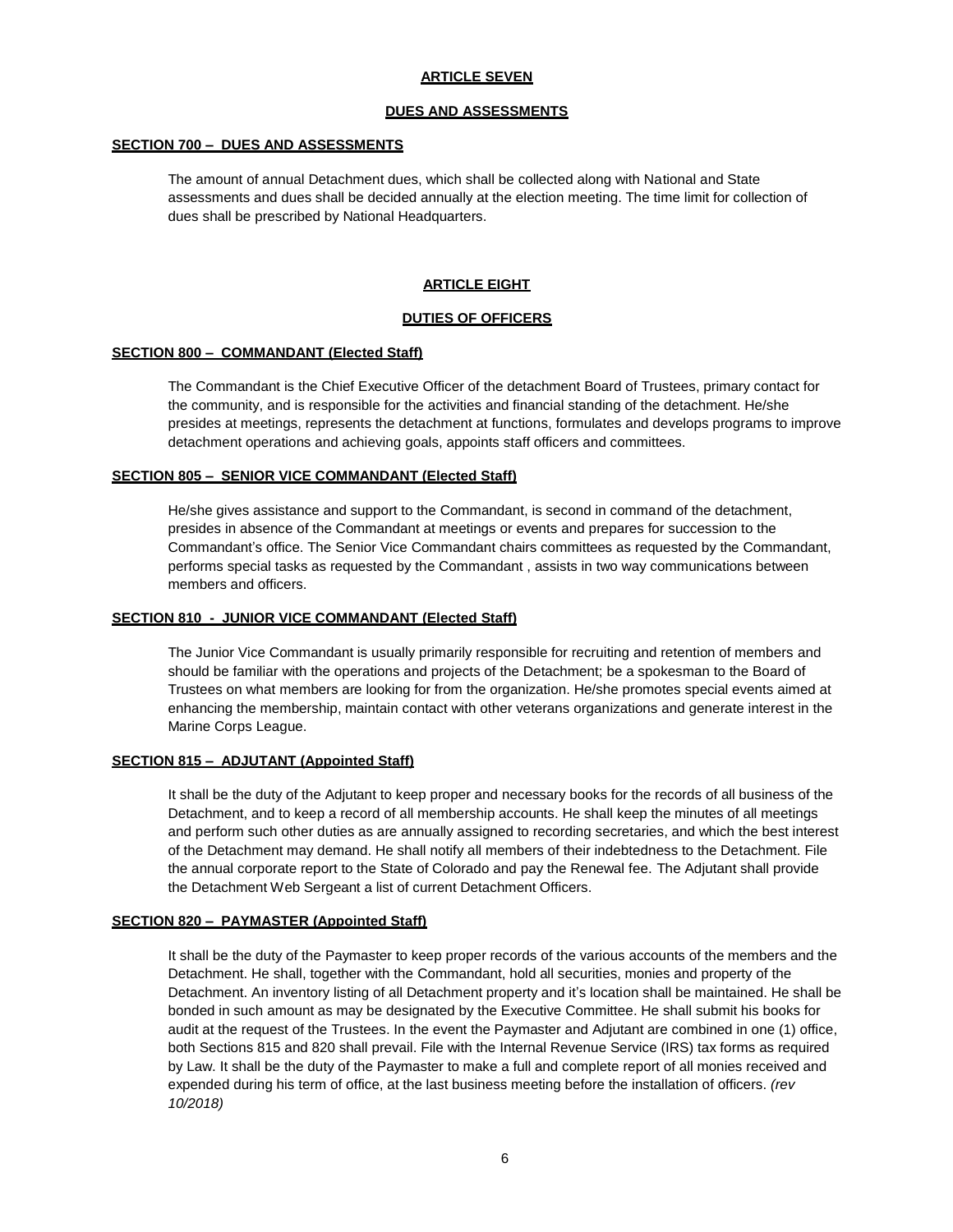#### **SECTION 825 - JUDGE ADVOCATE (Elected Staff)**

It shall be the duty of the Judge Advocate to perform such legal duties as may be assigned to him by the Commandant and such other duties as may pertain to his office. Maintain a copy of the National, Department and Detachment By-laws, and update Detachment By-Laws when necessary. Become acquainted with the Department and National By-Laws.

#### **SECTION 830 – CHAPLAIN (Appointed Staff)**

The Chaplain tends to the needs of members and members families during periods of distress, illness and/or death. The Chaplain is called on to offer invocations and prayer at meetings and ceremonies. He/she may participate in funeral arrangements and publicize needs of the sick. The Chaplain prepares notification to Department and National Levels regarding deceased members of the Detachment.

#### **SECTION 835 – SERGEANT AT ARMS (Appointed Staff)**

It shall be the duty of the Sergeant at Arms to assist the Commandant in keeping order at the meetings and to assist in all functions, formal or informal. He shall also be chairman of the House Committee and see that the meeting room and necessary equipment are in readiness for each meeting. Also he should be in readiness to assume any duty assigned by the Commandant.

#### **SECTION 840 – TRUSTEES (Appointed Staff)**

It shall be the duty of the Trustees to examine the Paymaster's books and accounts periodically – in any case not less than semi-annually. In addition the Trustees shall serve as judiciary at Detachment Trials. It shall make recommendations to the Executive Committee and members of the Detachment.

#### **SECETION 845 – WEB SERGEANT (APPOINTED STAFF)**

It shall be the duty of the Web Sergeant to maintain and update necessary information on a single page on the National Marine Corps League Website.

#### **SECTION 850 – PROPERTY**

All officers should stand ready to turn over any property belonging to the Detachment upon completion of their term of office or upon request of proper authority.

#### **ARTICLE NINE**

#### **POLICY**

#### **SECTION 900 – POLICY**

- a) This Detachment shall be nonpolitical, non-partisan, and not sectarian and the name of the Detachment shall not be used by any member or Officer to further the desires or wishes of any member in any political, sectarian or labor dispute.
- b) Nothing in the above section shall prohibit this Detachment from participation in political issues which may affect the welfare of the United States Marine Corps, or any member's claim from disabilities incurred in the service of the United States
- c) Recommended policy shall not become effective unless and until approved by a majority of either the Executive Committee or the members assembled at a regular or special meeting to ratify same.
	- d) Uniforms will be worn in compliance with Enclosure 3 of National Administrative Procedures.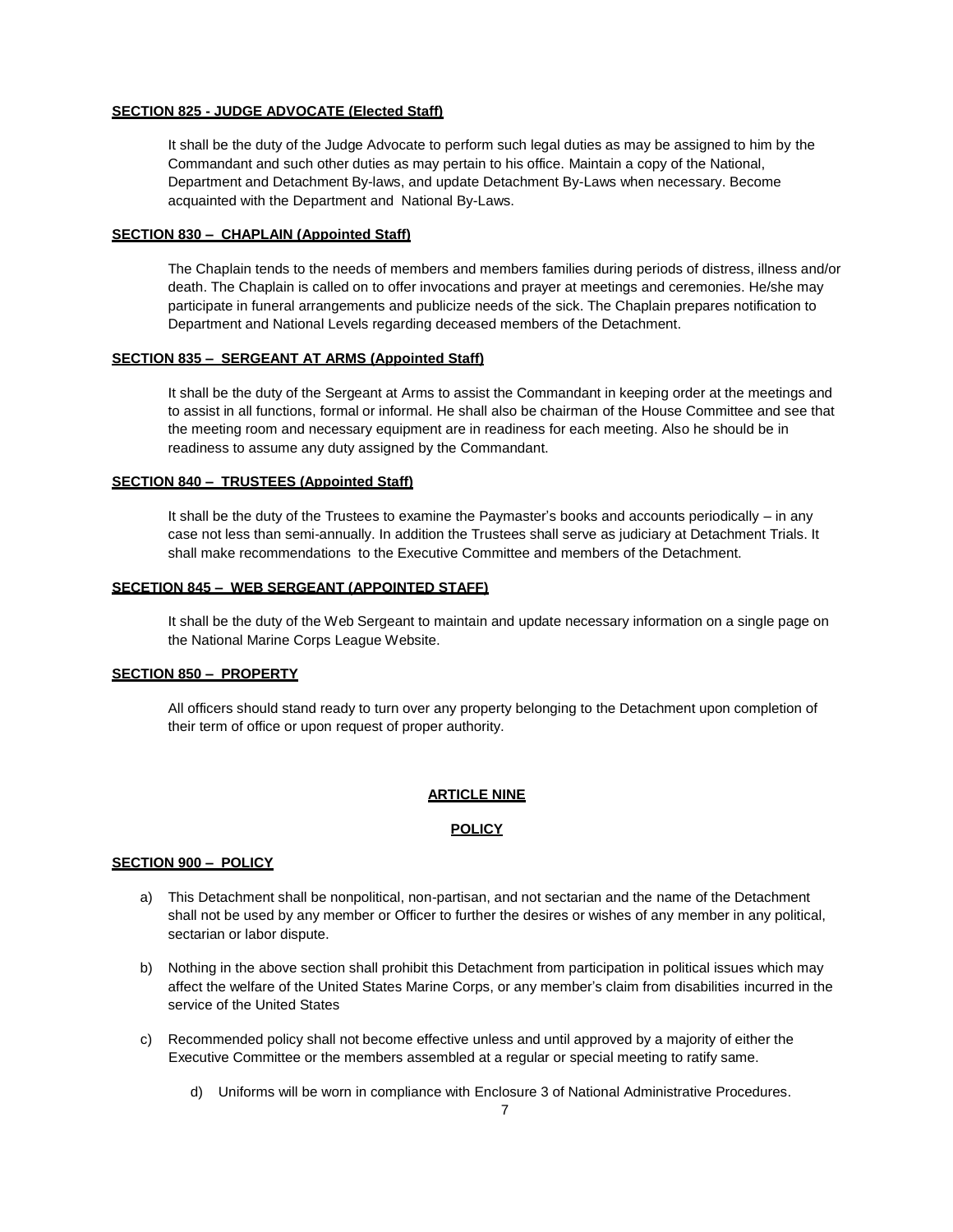#### **ARTICLE TEN**

#### **GENERAL**

#### **SECTION 1000 – AMENDING BYLAWS**

To amend these By-Laws, a two-thirds vote of the members present at such business meeting is necessary. Also it is necessary to notify the membership on the regular notices sent out by the Adjutant at least ten (10) days prior to the meeting, that a change in the By-Laws is to be voted upon at the said meeting and the nature of the proposed changes. Such amendments to the Bylaws are to become operative following the second reading and two-thirds vote of members present

#### **SECTION 100 – OFFICER VACANCIES**

- a) In the event of a vacancy in the Commandant's chair the Senior Vice Commandant will finish the unexpired term of office and the Junior Vice Commandant will fill the unexpired term of office in the Senior Vice Commandant's Chair. An election shall be held immediately to fill the unexpired term of the Junior Vice Commandant.
- b) In addition to death, resignation, incapacitation or personal problems, a vacancy shall be declared upon failure to attend four (4) consecutive officially called meetings of the Board or in case of removal from office for cause. *(rev 10/2018)*

#### **ARTICLE ELEVEN**

#### **BY-LAWS**

#### **SECTION 1100 – BYLAWS**

- 1. Inconsistency
- 2. Department and National By-Laws shall prevail should there be any conflict.
- 3. Effective Date
	- a. Revisions and Amendments shall become effective upon adoption at the close of the Department Convention unless stated otherwise and approved at the Convention.
- 4. Amendments
	- a) Amendments to or revision of the Department and National By-Laws will prevail and automatically become part of these By-Laws
	- b) Proposed revisions, amendments or repeal shall be submitted in triplicate typewritten form in exact intended wording to the Department Judge Advocate at least sixty (60) days before the opening of the Department Convention.
	- c) In the event of a complete rewrite/revision of the Detachment Bylaws, the Bylaws must be submitted to the Department Judge Advocate for approval. *(rev 10/2018)*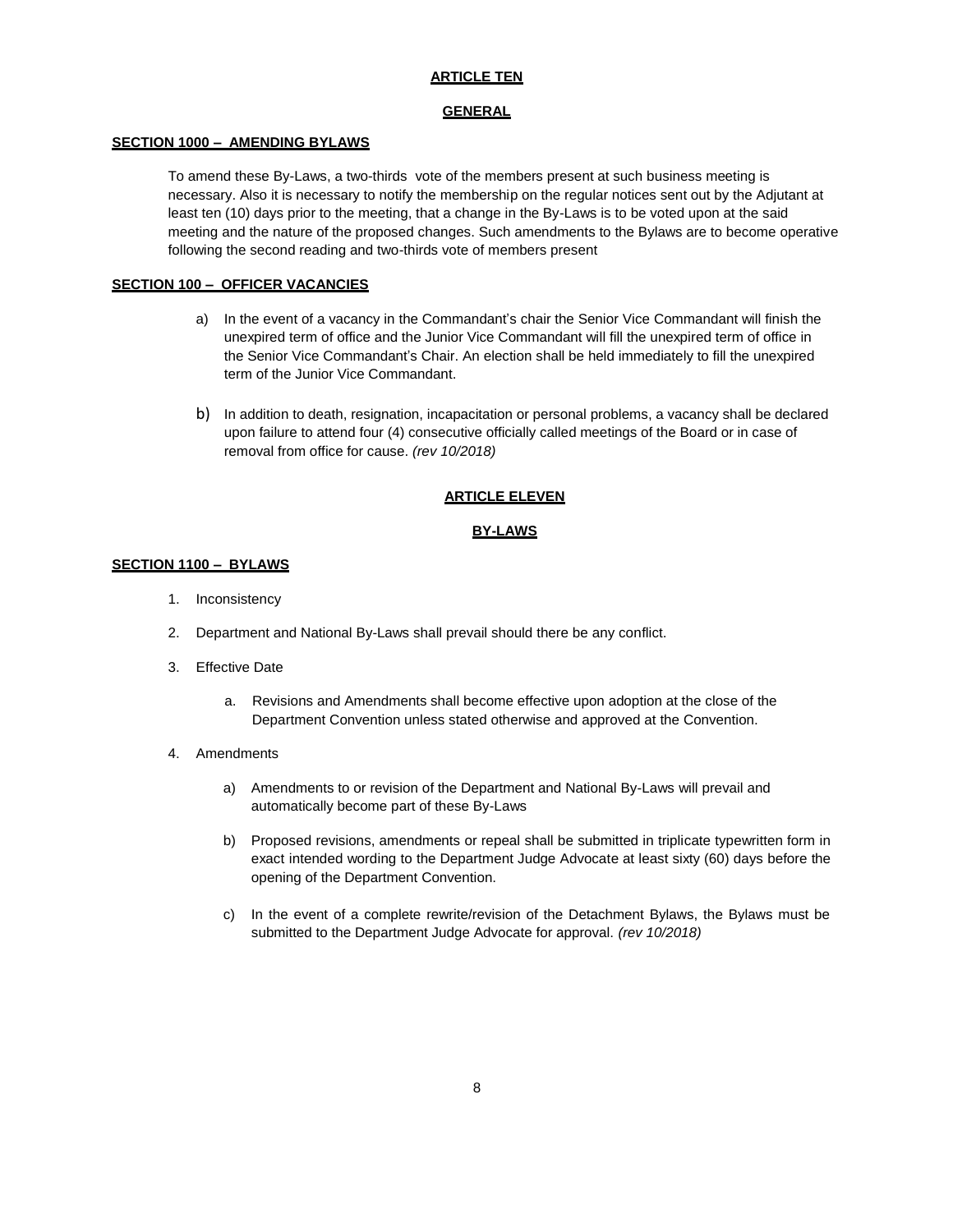#### **ARTICLE TWELVE**

#### **AWARDS**

#### **SECTION 1200 – AWARDS**

- a) The Detachment Commandant will designate an Awards Chairman. The chairman will be responsible for creating the necessary certificates, and ordering the appropriate necessary forms and materials.
- b) The Detachment will provide the funds needed for the chairman to perform his/her duties.

#### **SECTION 1205 – DETACHMENT MARINE OF THE YEAR**

- a) The past recipient shall serve as chairman
- b) Other past recipients will serve on the Detachment Marine of the Year Committee.
- c) Guidelines, procedures, and eligibility requirements are located in Enclosure (1)
- d) The Detachment will provide the necessary funds for the award.

#### **Section 1210 – Detachment Recruiter of the Year**

#### Ch2012

1) **Detachment Nominations:**

- a) Nominations from Detachments Members should be addressed to the Detachment Junior Vice Commandant via the Detachment Adjutant-Paymaster and received no later than two (2) weeks prior to election of Detachment Officers.
- b) All members who have recruited five (5) new members or more during the past year (October 1 - September 30) are eligible.
- c) The Detachment Junior Vice Commandant with the aid of the Detachment Adjutant will select the Detachment Recruiter of the Year.

#### 2) **Detachment Award:**

a) The Junior Vice Commandant shall present the award (Detachment Recruiter Medal) prior to the Installation of Detachment Officers.

#### 3) **Department Nominations:**

a) Nominations for Department Recruiter Awards shall be submitted in accordance with the Department By-Laws and Administrative Procedures.

#### 4) **National Nominations:**

a) Nominations for National Recruiter Awards shall be submitted in accordance with the National By-Laws and Administrative Procedures.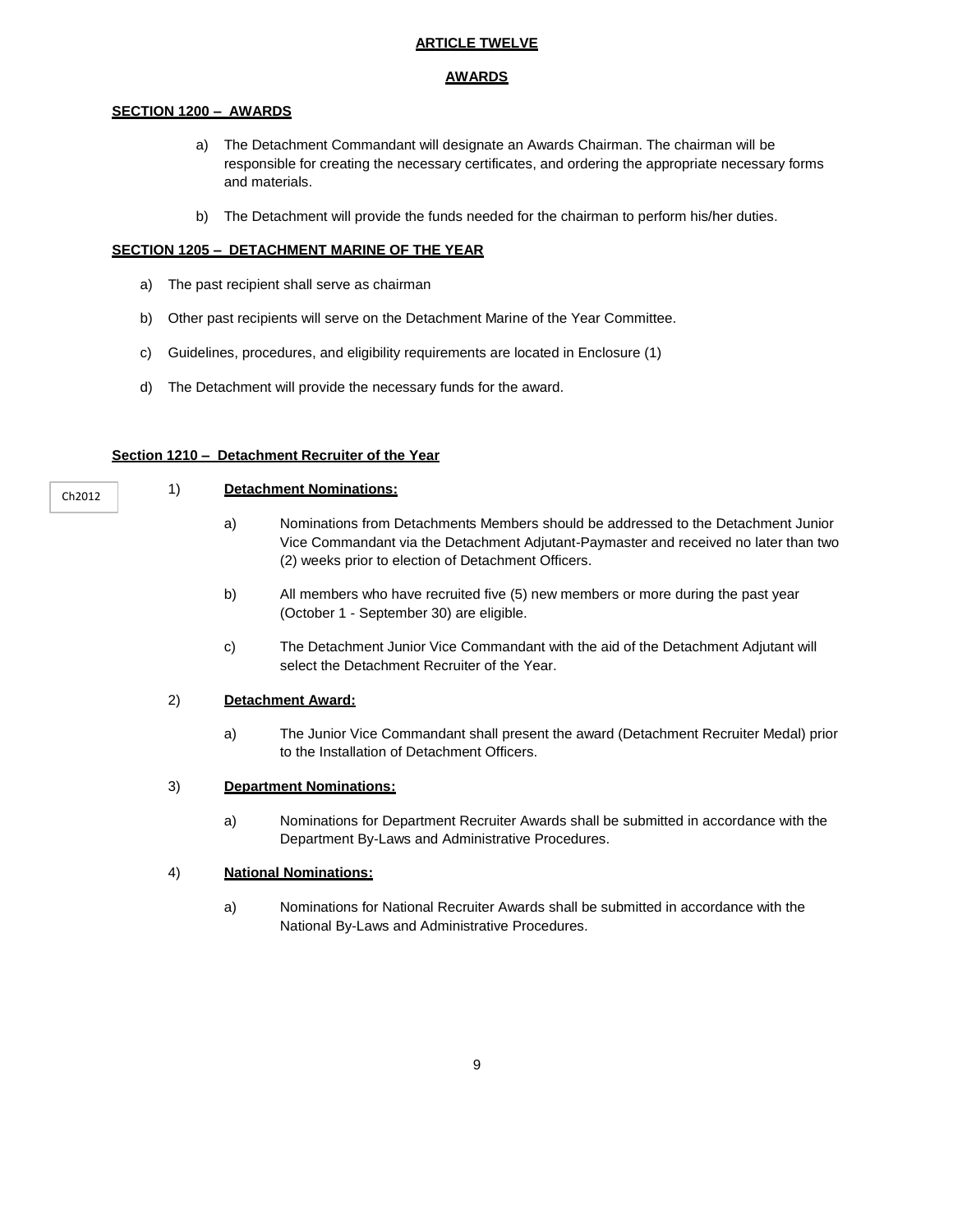#### **ARTICLE THIRTEEN DISSOULUTION**

#### **Section 1300 – DISSOLUTION**

Upon the dissolution of the organization, assets shall be distributed for one or more exempt purposes within the meaning of Section 501 (c) (4) of the Internal Revenue Code or corresponding section of any future tax code, or shall be distributed to the federal government, or to a state or local government for public purpose. Any such assets not disposed of ty a court of Competent Jurisdiction of the county in which the principal office of the organization is then located, exclusively for such purposes or the such organization or organizations, as said Court may determine, which are organized and operated exclusively for such purposes. *(rev 10/2018)*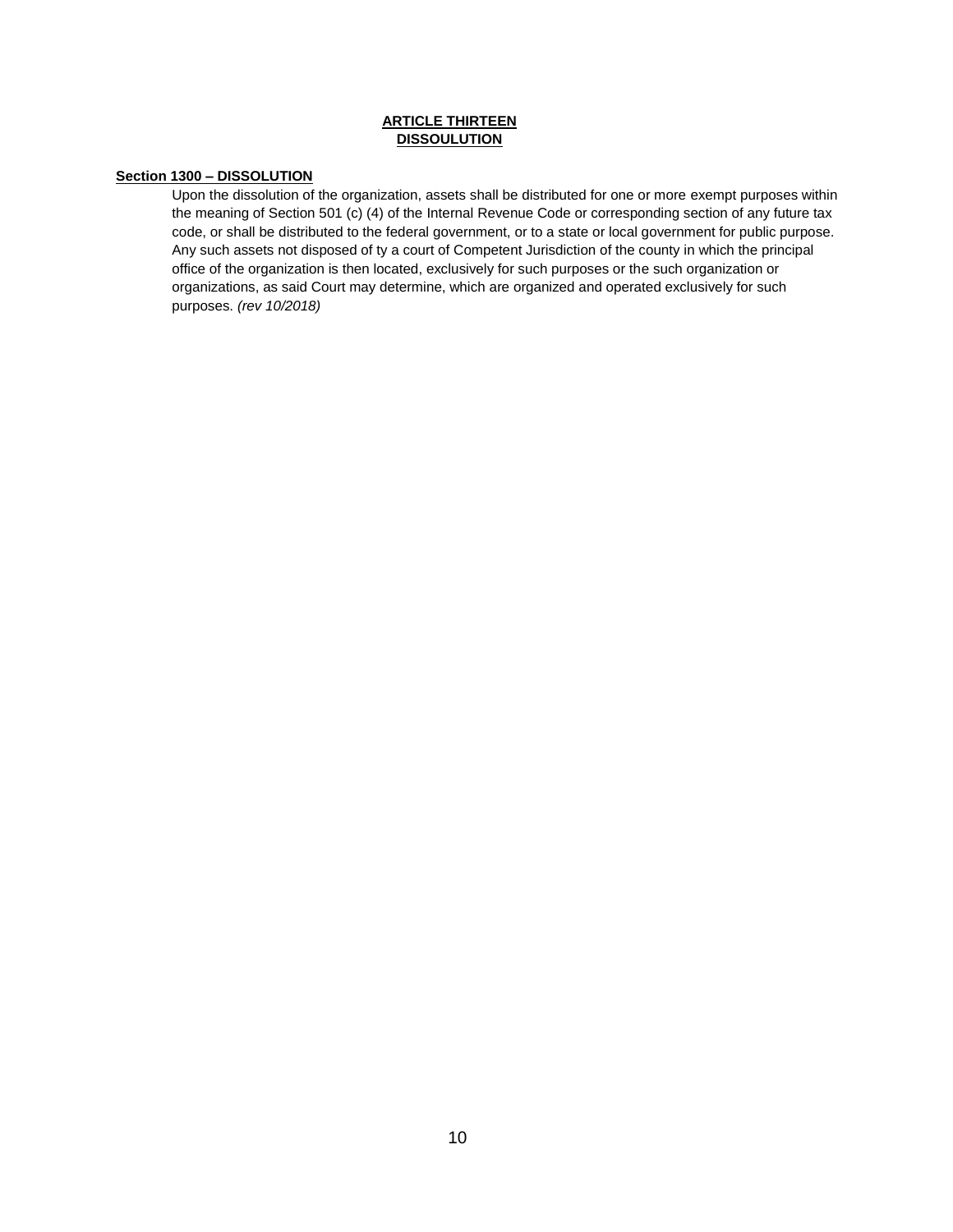## **Frank J. Carroll Detachment, Marine Corps League**

## **By-Laws**

## **APPROVAL**

These By-Laws with changes were adopted by the Frank J. Carroll Detachment, Marine Corps League, at a regular scheduled meeting on March 20, 2010, in accordance with the provision governing such changes.

Attested by \_\_

Robert J. Cowan, Commandant Paula Godown, Judge Advocate

Approved as required by the Department of Colorado, Marine Corps League at (Staff Meeting/Department Convention) on \_, 2010.

Attested by \_\_

Department Commandant Department Judge Advocate

**Signatures On File**

Rev 11/22/2013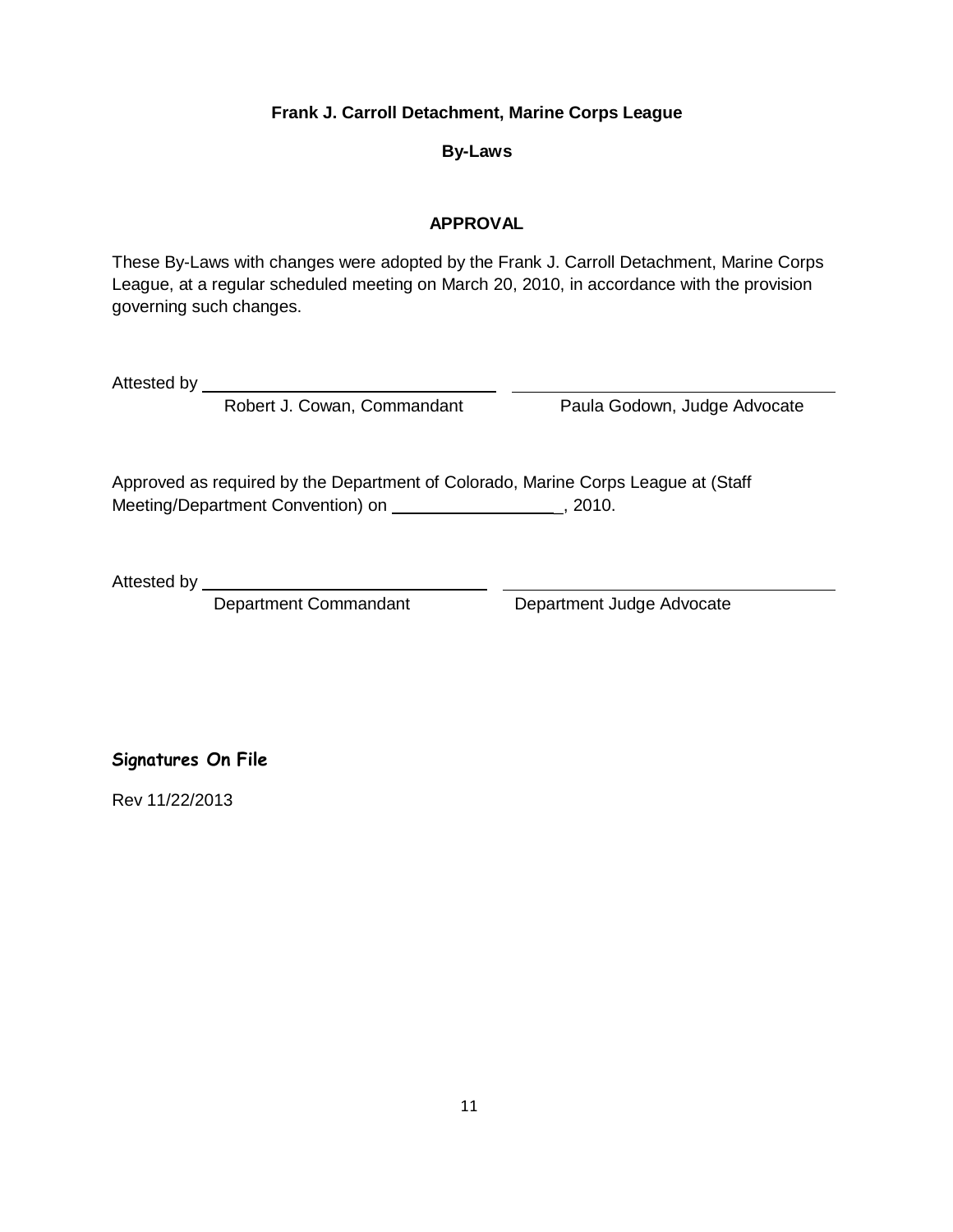## **FRANK J. CARROLL DETACHMENT**

## **MARINE CORPS LEAGUE MARINE**

## **OF THE YEAR**

## **GUIDELINES, PROCEDURES & ELIGILBILITY**

Nominations for the Marine of the Year may be submitted by any Frank J. Carroll Detachment member in good standing. The nomination must be submitted to the previous year's recipient of the MOY who serves as Chairman of current year's committee. The committee is comprised of all previous detachment MOY recipients. Nominations must be in a written format and adhere to the eligibility requirements. Nominations must be received by the Chairman, no later than September 1<sup>st</sup> of each year. Late submissions will not be accepted.

All applications will be reviewed by the committee members. Upon completion of the review, each member will cast a written ballot for the nominee who best meets the criteria in the opinion of the members/ If a majority is achieved, the MOY is selected.

No member shall reveal the name of the successful nominee to anyone prior to the announcement at the October installation, at which time the MOY recipient will be introduced. A Detachment Marine of the Year Medallion and a certificate will be presented at that time.

The committee can elect to respond to unsuccessful nominators with encouragement to resubmit their candidate the following year in cases where highly qualified candidates are unsuccessful. Nominations of those not selected are discarded and kept confidential.

The award can only be presented once.

Enclosure (1)

1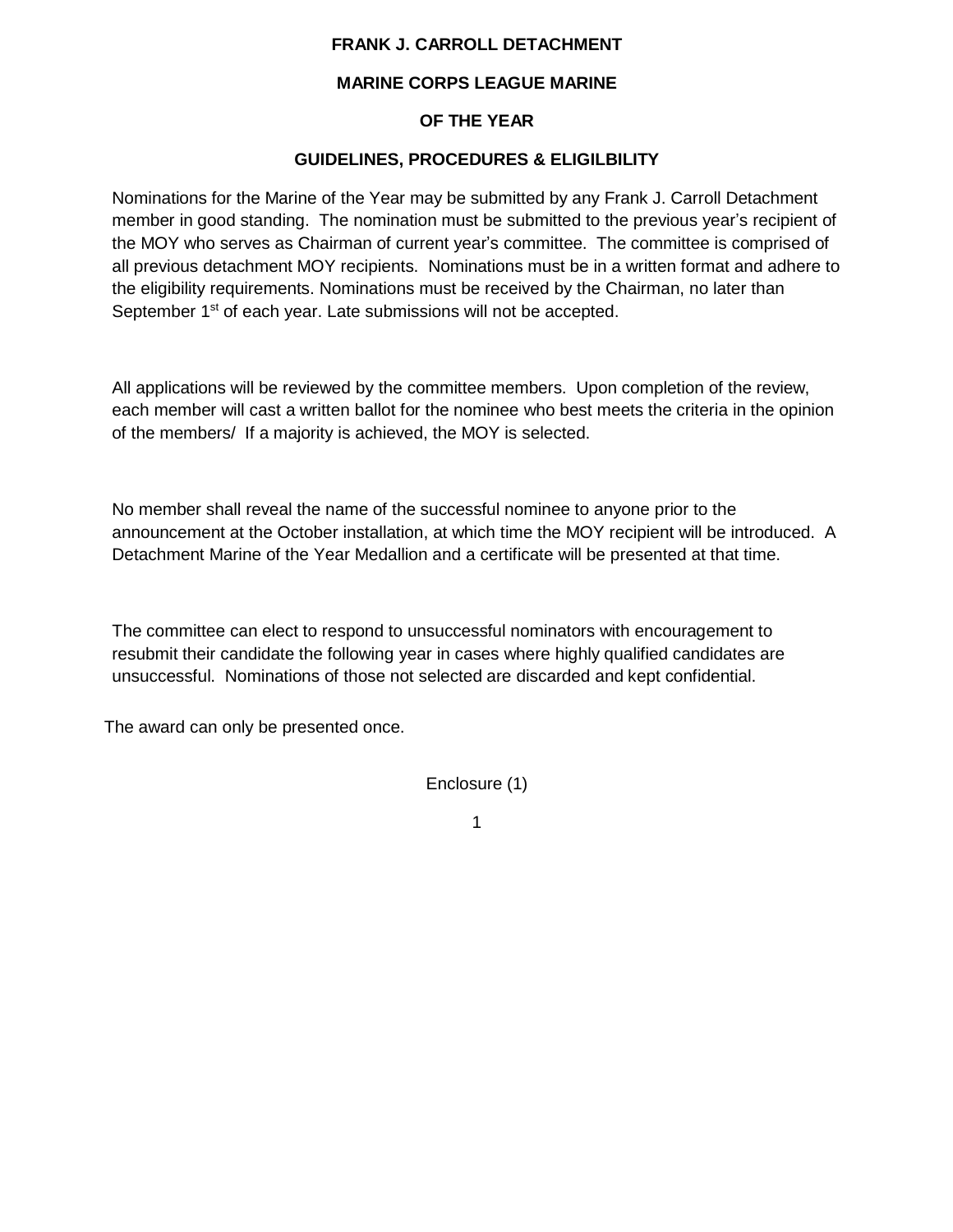## **ELIGIBILITY REQUIREMENTS**

- 1. Must be a member in good standing of the Marine Corps League at the time of the nomination and,
- 2. Demonstrate devotion to the principals and purposes of the U.S. Marine Corps and the Marine Corps League by activities and achievements within the Marine Corps League and,
- 3. Achievements and activities in community, civic fraternal, and social organizations which would enhance the posture of the U.S. Marine Corps and the Marine Corps League and,
- 4. Must hold or have held a Detachment elected or appointed office or served notably well on a committee.

## Items that might be considered in the selection process That should be addressed in the nomination.

- 1) Prior awards received by nominee, such as MODD Pound, Pack or Kennel awards, and MCL Detachment, Department or National awards.
- 2) Offices held including past and present Detachment, Department and National offices in the League and Military Order of Devil Dogs equivalents.
- 3) V.A. Volunteer recognition and community and civic awards.
- 4) Life Membership in MCL and MODD
- 5) Achievements can cumulative, but current activities should be stressed.
- 6) a. A person well respected by fellow Marines and others.
	- b. A trustworthy person who can be both a friend and a leader.
	- c. A credible person with a proven list of veteran-related results.
	- d. A dynamic person with the drive to accomplish prescribed goals.
	- e. An honorable person with long range vision.
	- f. A dedicated person with long-time service to veterans.
	- g. A compassionate person who is driven by heart.
	- h. Work with Veterans in hospitals, clinics, and nursing homes.
	- i. Work with homeless veterans.

j. Works with other Veterans groups in the community, coordinating Veterans functions and recognition events.

k. Other community activities promoting or advocating patriotism, country, duty, and freedom.

## **If the person is truly deserving, please take the time to submit a through and well written application!**

Enclosure (1)